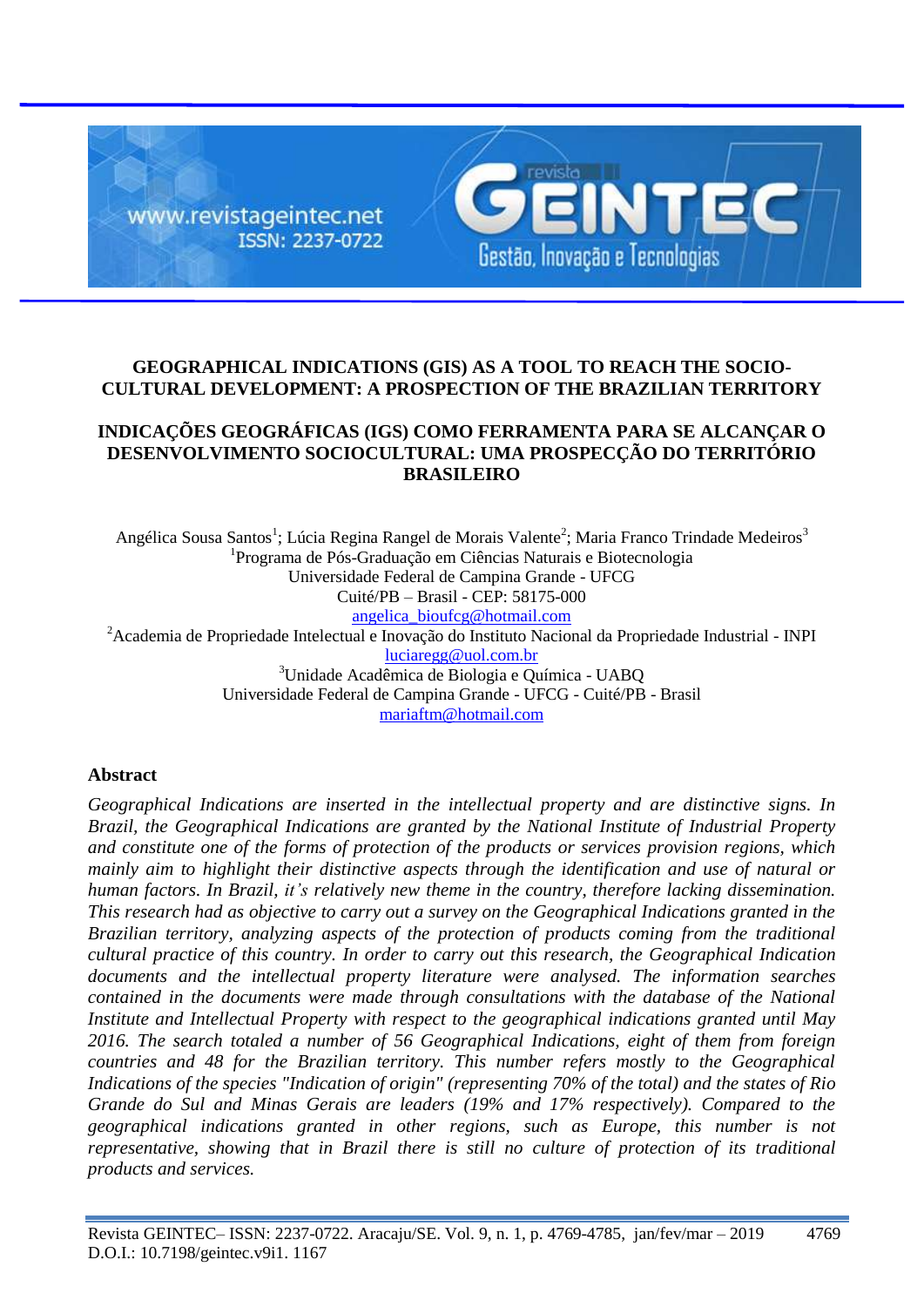**Key-words**: social improvement; technological prospecting; traditional knowledge; intellectual property.

### **Resumo**

*As Indicações Geográficas estão inseridas na propriedade intelectual e são signos distintivos. No Brasil, as Indicações Geográficas são outorgadas pelo Instituto Nacional de Propriedade Industrial e se constituem numa das formas de proteção das regiões de produtos ou serviços, que visam, destacar seus aspectos distintivos, através da identificação e uso dos fatores naturais ou humanos. No Brasil, este tema é relativamente novo no país, carecendo, portanto, de disseminação. Esta pesquisa objetivou realizar uma prospecção sobre as Indicações Geográficas concedidas no território brasileiro, analisando aspectos da proteção de produtos provenientes da prática cultural tradicional. Para realização utilizou-se em conjunto os documentos de Indicação Geográfica e a literatura de propriedade intelectual. As buscas de informações contidas nos documentos foram realizadas através de consultas ao banco de dados do Instituto Nacional e Propriedade Intelectual com relação às indicações geográficas outorgadas até o mês de maio de 2016. A busca totalizou um número de 56 Indicações Geográficas, sendo oito de países estrangeiros e 48 para o território brasileiro. Este número refere-se em sua maioria a Indicações Geográficas da espécie "Indicação de procedência" (representando 70% do total) tendo como líderes os estados do Rio Grande do Sul e Minas Gerais (19% e 17%, respectivamente). Se comparado às Indicações Geográficas concedidas em outras regiões, como na Europa, este número torna-se sem representatividade, mostrando que no Brasil não existe ainda a cultura de proteção de seus produtos tradicionais e de prestação de serviços.*

Palavras-chaves: melhoria social; prospecção tecnológica; conhecimento tradicional; propriedade intelectual.

### **1. Introduction**

Among the Intellectual Property (IP) rights are various forms of protection of knowledge. In thesis, IP covers Industrial Property Rights, Copyright and Sui Generis Protection. The first category includes patents, industrial designs, trademarks and geographical indications (GIs); the second, literary, artistic and computer programs. Finally, in the latter category, the topographies of integrated circuits, cultivars and traditional knowledge, particularly about this last one, Brazilian Law 13.123, signed in 2015, ensures the rights of holders of this knowledge (BRASIL, 2015). Each of these forms of protection is governed by different decrees, norms and laws (PIMENTEL, 2013).

Suh and Macpherson (2007) define Geographical Indications as legal signs that identify a product as originating from a specific country or region where the product's reputation is attributed to its geographical roots. Maiorki and Dallabrida (2015) add that a GI represents a quality related to the natural environment or human factors, which attribute to them notoriety and territorial specificity. Steiner (2006) also affirms that the GI values, preserves and protects an intangible cultural heritage, because it is constituted of attributes coming from the cultural traditions, which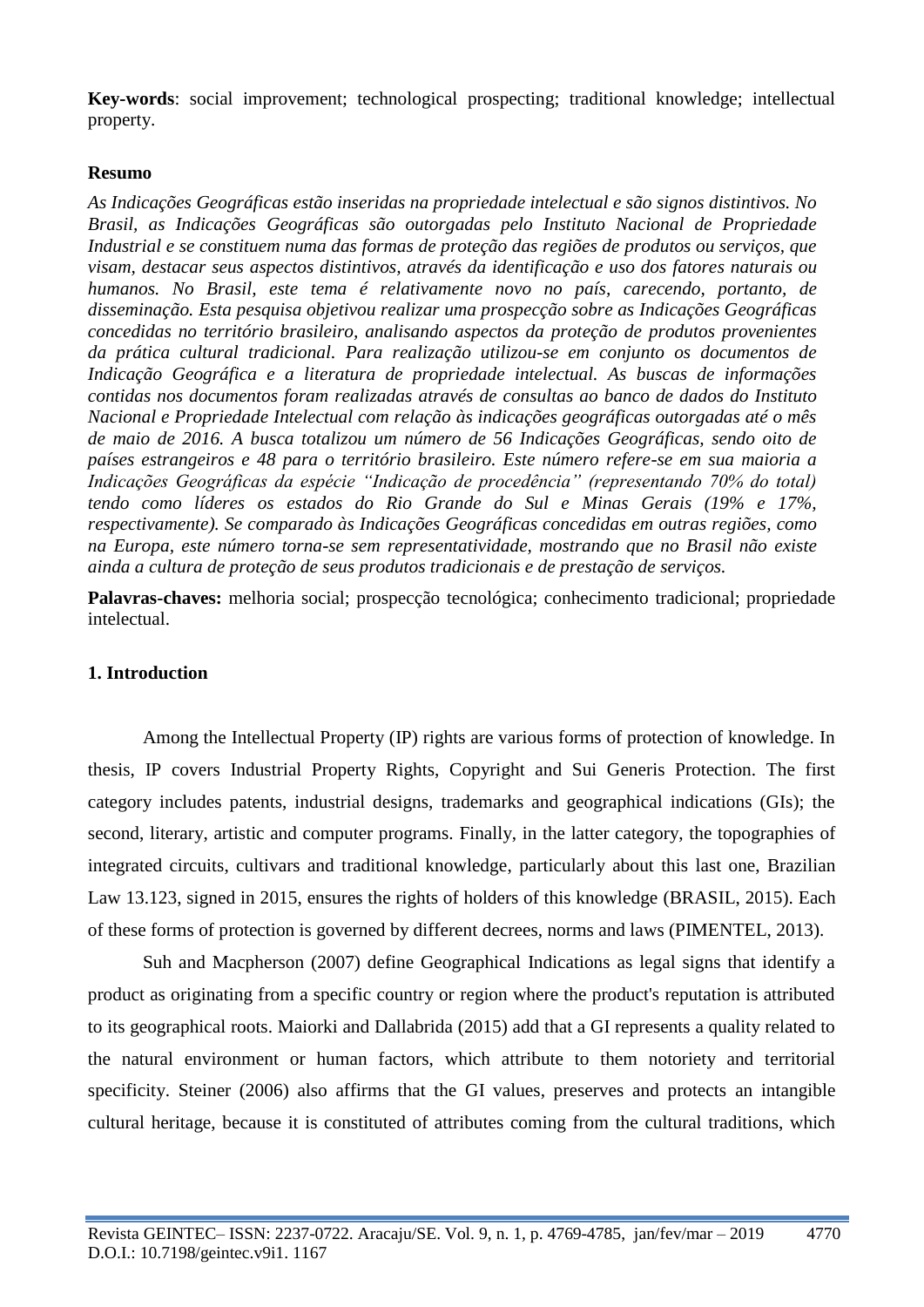are shaping in time through the generations of a given locality (BARBOSA; PERALTA; FERNANDES, 2013).

Historically, this concept of GI has been developed slowly throughout history. Along the time, producers, traders and consumers verified that some products of some regions presented peculiarities. The strong identity of the products with their geographical origin, have made the traditional communities to start denominating these products with the geographical name of their origin (KAKUTA et al., 2006; CALLIARI et al., 2007).

There are reports that the existence of Geographical Indications occurs from the Roman era and in ancient Greece and dates back to the fourth century BC, and that probably this distinctive sign comprises one of the institutes of the oldest intellectual property and certainly the least usual, in comparison with patents, trademarks and cultivars (KAKUTA et al., 2006).

The understanding of Geographical Indications is very close to the concept of terroir, because it establishes a connection between quality and territory. Such peculiarities of some products may be linked to the geographical origin of the products. This fact is due, however, to the entire environment, which goes far beyond the soil-climatic conditions and includes the human factor and its social relations, such as traditional knowledge (VELLOSO, 2008).

Thus, the criteria for a product to gain a certain reputation are related to the place of production, depending on the soil, the climate, the way of production and harvest, or other characteristics that give it a differential. This specificity tends to contribute to the aggregation of value to these products, which can generate greater financial returns to the actors involved, with possible impacts on the development in the territory (MAIORKI; DALLABRIDA, 2015).

For Ramos (2011), this intangible asset can influence the formation of corporate values as well as obtaining competitive advantages for increasingly existing markets in a globalized world. Companies may be subject to falsification of their products if they are not adequately protected. International agreements between countries guarantee the right of protection, which must be regulated by each country. In Brazil, the Industrial Property Law (IPL) was established in 1996 to bring its legislation into line with the parameters defined by the 1995 TRIPS Agreement of the World Trade Organization.

With regard to international trade, specifically exports of products abroad, geographical indications are highly valued, given the practice already adopted in several developed countries, mainly in the European continent, of identifying their products with these signs that demonstrate credibility of the products (CORREIA, 2013).

The registration of products with Geographical Indication in Brazil is done by the National Institute of Industrial Property (INPI), and has been increasing in the last five years (MAIORKI;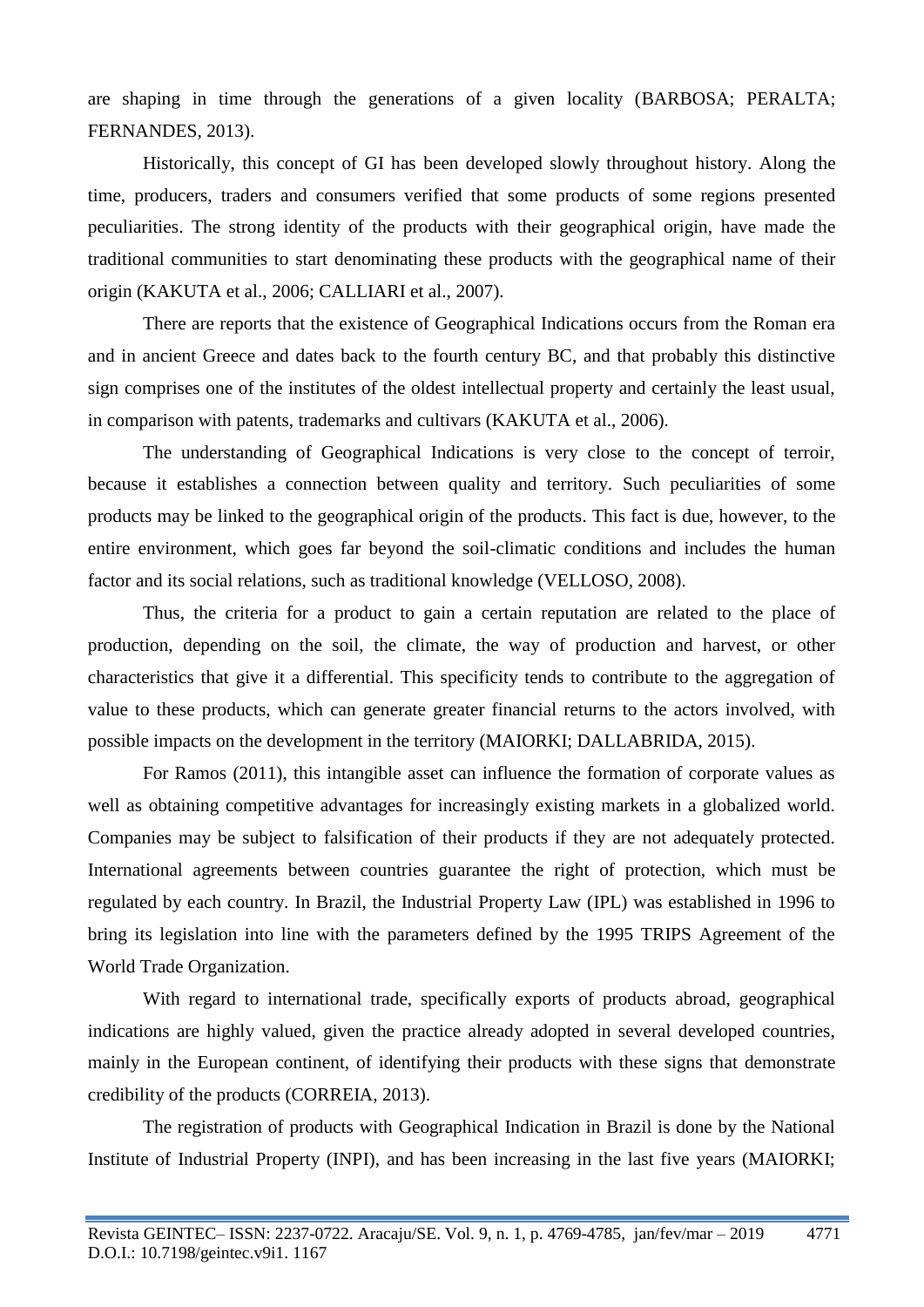DALLABRIDA, 2015). However, for Valente et al. (2012) the subject is recent in Brazil and needs a better understanding, since it is certainly one of the less usual industrial property rights (if compared to patents), even though it is one of the oldest.

In view of these considerations, this study aimed to carry out a survey on the subject of Geographical Indications granted in Brazil, in order to analyze aspects of the protection of products from the traditional cultural practice of this country.

#### **2. Methods**

A bibliographic survey was carried out in the first instance, based on scientific journals and legislation that addressed the issue "geographical indication", with emphasis on granted Geographical Indications, communities with potential to protect products or services and history of Geographical Indications.

In a second moment, consultations were made with the National Institute of Intellectual Property (INPI) database (www.inpi.gov.br), in order to obtain more detailed information on the subject under study, and to extract data on the national and foreign GIs granted until May 2016. For this, the step-by-step guide, offered on the website itself, was followed, starting on the "Quick Access" field in the "Search" category for the "Indications Geographic ". After this stage, the website makes lists of Geographical Indications accessible (Denomination of Origin and Indication of Provenance) as well as the requests that are still in the process of analysis (Check the link – [http://www.inpi.gov.br/menu-servicos/indicacao-geografica/pedidos-de-indicacao-geografica-no](http://www.inpi.gov.br/menu-servicos/indicacao-geografica/pedidos-de-indicacao-geografica-no-brasil)[brasil\)](http://www.inpi.gov.br/menu-servicos/indicacao-geografica/pedidos-de-indicacao-geografica-no-brasil).

The data were tabulated and distributed graphically according to the quantity, nationality, name given to the GI (geographical name), applicant (since one of the requirements of the NIIP is that producers or service providers must be organized in a representative entity), product, year of registration, state of the Brazilian territory and species of Geographical Indication.

#### **3. Results and Discussion**

According to the data collected, up to May 2016, 56 applications were published in the Industrial Property Journal (Tables 1 and 2). For Ramos (2011), these GIs protected in Brazilian territory in quantitative terms compared to European countries are well below those of most of the countries that belong to the European Union, which benefit historically from this legal institute. The same occurs when comparing with developing countries such as India, Mexico and China, which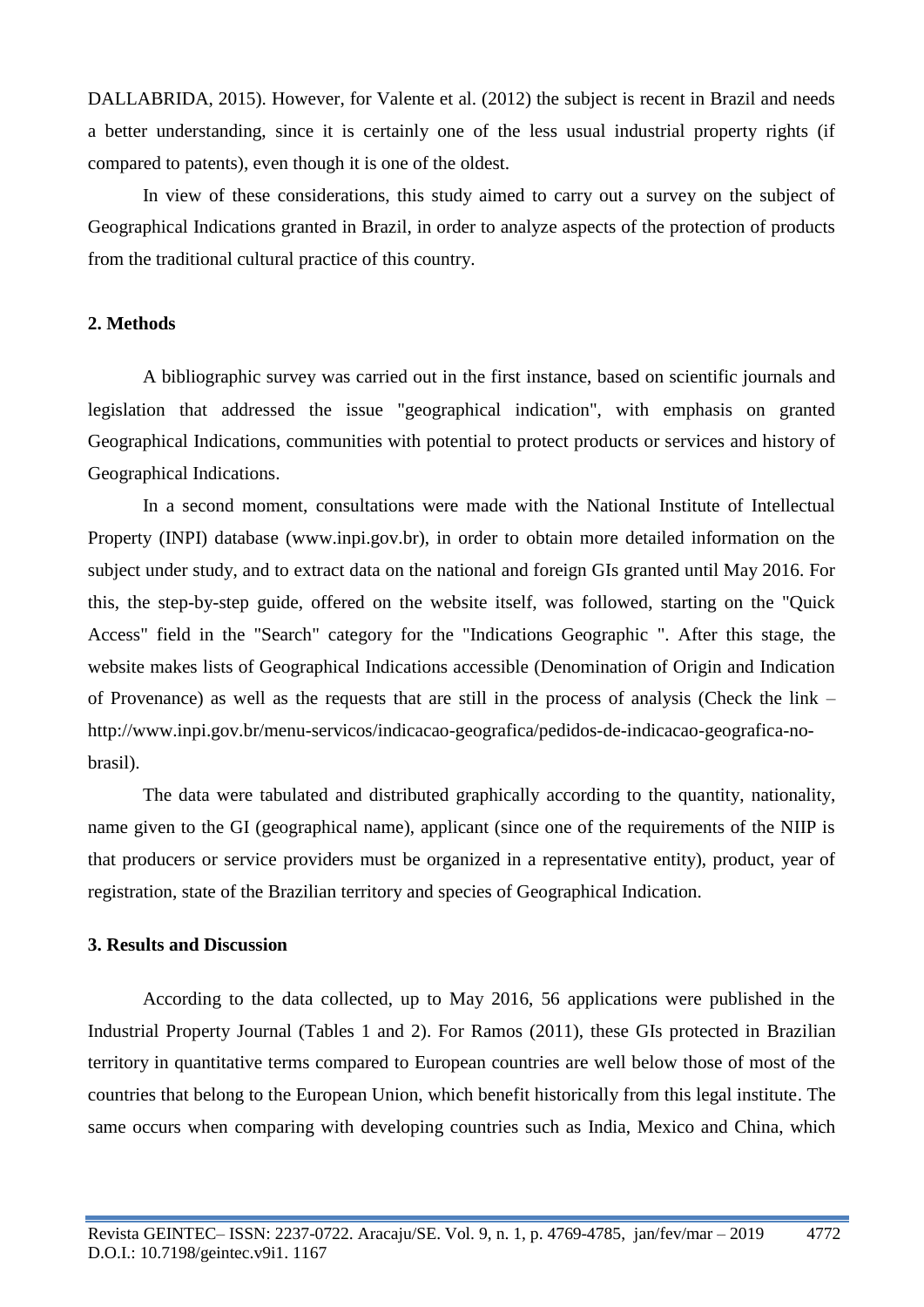have been improving legal frameworks in order to protect and value the main traditional goods produced.

The countries of the European continent are examples of adding value to products since the 14th century. The European Union, has more than three thousand brands of products protected by Geographical Indications. According to the European Commission for Agriculture and Rural Development (DOOR), there are currently over 1,000 agricultural products and food kinds (DOOR, 2016) and more than 1,900 wines (UNIÃO EUROPEIA, 2016a) protected by GI in Europe. Taking these ideas as a basis, this shows the importance of GI for the competitiveness of sectors and products, especially in international trade (UNIÃO EUROPEIA, 2016b). Among the products recognized worldwide and protected by Geographical Indications in Europe, we can mention Champagne (sparkling) and Roquefort (cheese) in France; Douro Valley (port wine) and Serra da Estrela (cheese) in Portugal; Parma (ham) and Parmigiano Reggiano (cheese) in Italy; and Montes de Toledo (olive oil) and Mancha (saffron) in Spain (VALENTE et al., 2012).

| GI         | Year of      | Geographic                                                                                                                                         | Product                | <b>Brazilian State</b> |
|------------|--------------|----------------------------------------------------------------------------------------------------------------------------------------------------|------------------------|------------------------|
| (Spescies) | Registration | name/Applicant                                                                                                                                     |                        |                        |
| <b>IP</b>  | 2013         | Alta Mogiana/<br>Associação dos<br>produtores de cafés<br>especiais da Alta<br>Mogiana                                                             | Coffee                 | São Paulo              |
| IP         | 2012         | Altos Montes/<br>Associação de<br>produtores de vinhos<br>dos Altos Montes                                                                         | Wines and<br>Sparkling | Rio Grande do Sul      |
| IP         | 2012         | Canastra/Associação<br>dos produtores de<br>Queijo Canastra                                                                                        | Cheese                 | Minas Gerais           |
| IP         | 2012         | Cachoeiro de<br>Itapemirim/Centro<br>tecnológico do mármore<br>e granito                                                                           | Marble                 | Espirito Santo         |
| IP         | 2013         | Cariri Paraibano/<br>Conselho das<br>associações,<br>cooperativas, empresas<br>e entidades vinculadas a<br>renda renascença do<br>Cariri Paraibano | Renaissance lace       | Paraíba                |
| IP         | 2016         | Carlópolis/ Associação<br>dos Olericultorese<br>Fruticultores de<br>Carlópolis                                                                     | Guava                  | Paraná                 |
| IP         | 2012         | Divina Pastora/<br>Associação para<br>desenvolvimento de<br>renda irlandesa de<br>Divina Pastora                                                   | Irish needle lace      | Sergipe                |

Table 1 – National Geographic Indications (n=48) granted by the National Institute of Intellectual Property  $(INPI) - Bi$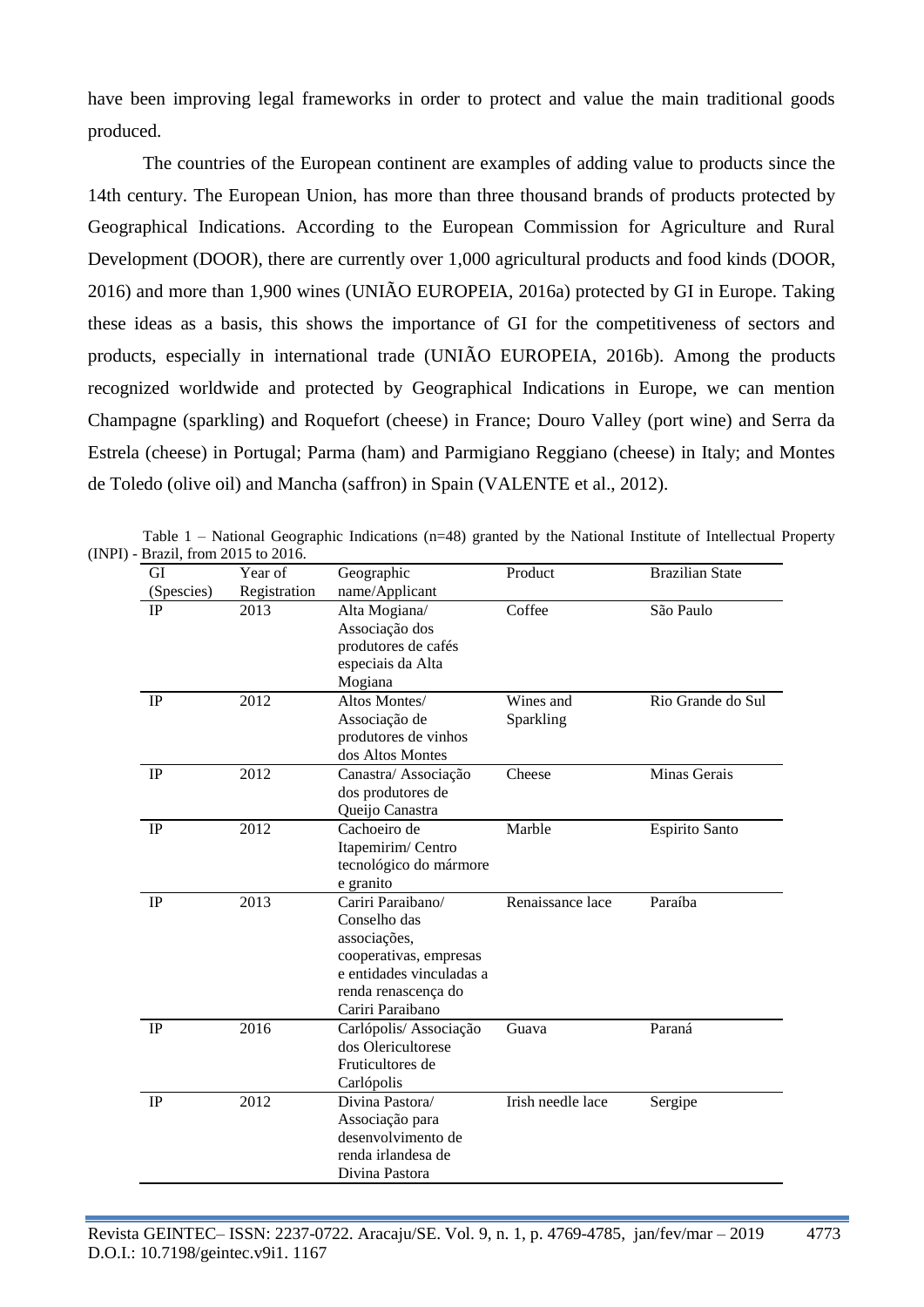| $_{\rm IP}$ | 2015 | Forroupilha/<br>Associação<br>Farroupilhense de<br>Produtores de Vinhos<br>Espumantes, Sucos e<br>Derivados - AFAVIN                                    | Fine White Wine<br>Moscatel, Moscatel<br>Sparkling Wine;<br>Liquorous Wine<br>Moscatel; Simple<br>Mistela Moscatel;<br><b>Moscatel Wine</b><br><b>Brandy</b> | Rio Grande do Sul      |
|-------------|------|---------------------------------------------------------------------------------------------------------------------------------------------------------|--------------------------------------------------------------------------------------------------------------------------------------------------------------|------------------------|
| IP          | 2012 | Franca/ Sindicato das<br>Industrias de Calçados<br>de Franca                                                                                            | Footwear                                                                                                                                                     | São Paulo              |
| IP          | 2011 | Goiabeiras/ Associação<br>das paneleiras de<br>Goiabeiras                                                                                               | Clay pots                                                                                                                                                    | Espirito Santo         |
| IP          | 2012 | Linhares/ Associação<br>dos Cacauicultores de<br>Linhares                                                                                               | Cocoa beans                                                                                                                                                  | Espirito Santo         |
| IP          | 2016 | Mara Rosa/Cooperativa<br>dos Produtores de<br>Açafrão de Mara Rosa -<br>COOPERAÇAFRÂO                                                                   | Saffron                                                                                                                                                      | Goiás                  |
| IP          | 2015 | Maracaju/ Associação<br>dos Produtores da<br>Tradicional Linguiça de<br>$Maracaju -$<br><b>APTRALMAR</b>                                                | Sausage                                                                                                                                                      | Mato Grosso do<br>Sul  |
| IP          | 2014 | Microrregião de<br>Abaíra/Associação dos<br>Produtores de<br>Aguardente de<br>Qualidade da<br>Microrregião Abaíra                                       | Cachaça Sugarcane<br><b>Brandy</b>                                                                                                                           | Bahia                  |
| IP          | 2013 | Monte Belo/<br>Associação dos<br>vitivinicultores de<br>Monte Belo do Sul                                                                               | Wines                                                                                                                                                        | Rio Grande do Sul      |
| IP          | 2013 | Mossoró/Comitê<br>executivo de<br>fruticultura do Rio<br>Grande do Norte                                                                                | Melon                                                                                                                                                        | Rio Grande do<br>Norte |
| IP          | 2012 | Norte Pioneiro do<br>Paraná /Associação dos<br>cafés especiais do norte<br>pioneiro do Paraná                                                           | Green coffee beans<br>and processed<br>roasted beans and<br>or ground                                                                                        | Paraná                 |
| $_{\rm IP}$ | 2006 | Pampa Gaúcho da<br>Campanha Meridional<br>/Associação dos<br>produtores de carne do<br>pampa gaúcho da<br>campanha meridional                           | Beef and<br>derivatives                                                                                                                                      | Rio Grande do Sul      |
| IP          | 2015 | Pantanal/Conselho das<br>Cooperativas,<br>Associações,<br>Entrepostos e Empresas<br>de Afins a Apicultura<br>do Pantanal do Brasil -<br><b>CONFENAL</b> | Honey                                                                                                                                                        | Mato Grosso do<br>Sul  |
| $_{\rm IP}$ | 2012 | Paraíba/Cooperativa<br>produção têxtil de afins<br>do algodão                                                                                           | Textiles in colored<br>cotton                                                                                                                                | Paraíba                |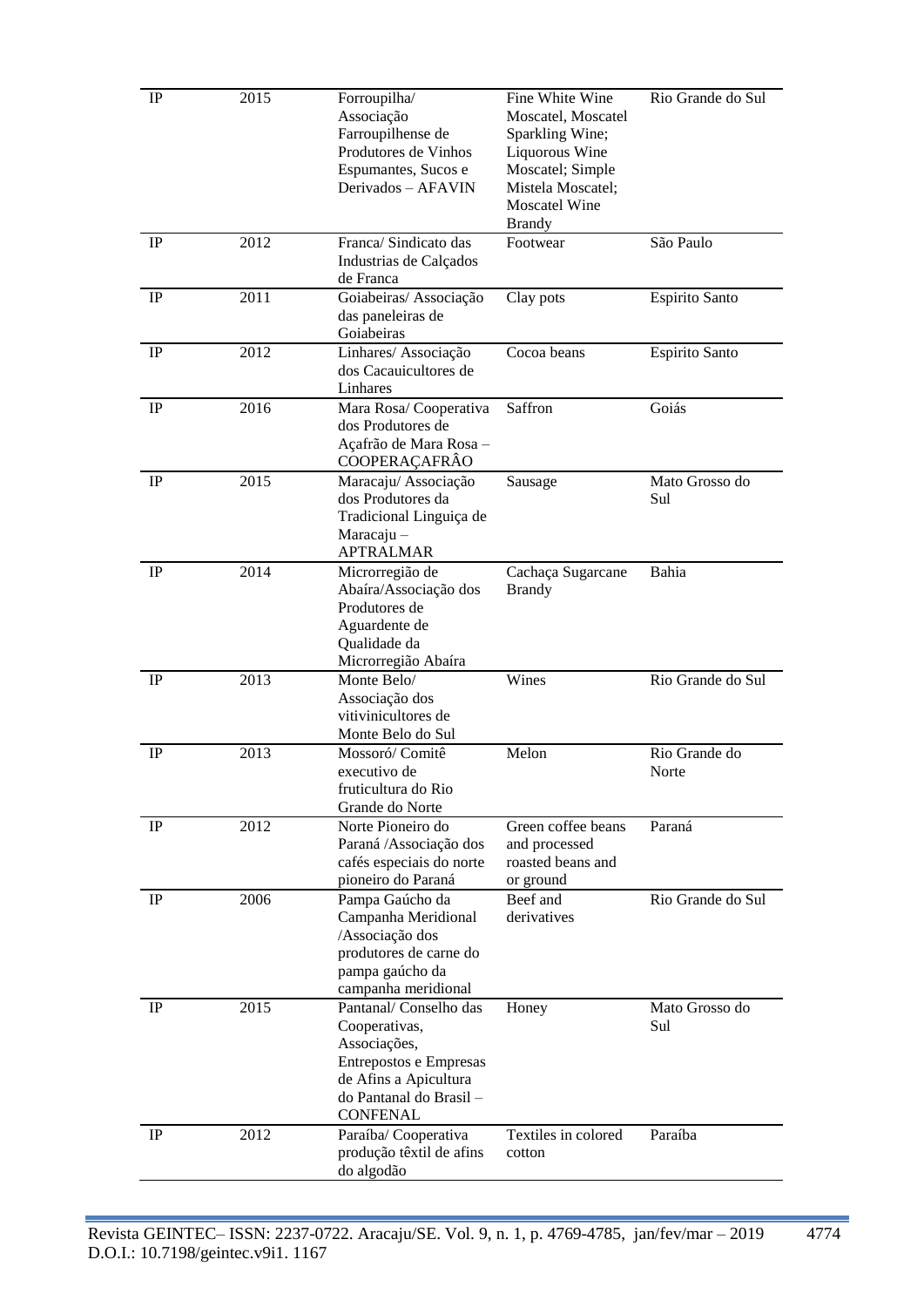| $_{\rm IP}$ | 2007 | Paraty/ Associação de<br>produtores e amigos da<br>cachaça artesanal de<br>Paraty                                                                                                                      | Cachaça and blue<br>composite brandy                                   | Rio de Janeiro    |
|-------------|------|--------------------------------------------------------------------------------------------------------------------------------------------------------------------------------------------------------|------------------------------------------------------------------------|-------------------|
| IP          | 2012 | Pedro II / Conselho da<br>união das associações e<br>cooperativas de<br>garimpeiros,<br>produtores, lapidários e<br>joalheiros de gemas de<br>opalas e de joias<br>artesanais de opalas de<br>Pedro II | Precious Pedro II<br>Opals and<br>Handcrafted Opal<br>Pedro II Jewelry | Piauí             |
| $_{\rm IP}$ | 2011 | Pelotas/ Associação dos<br>produtores de doces de<br>pelotas                                                                                                                                           | Fine traditional<br>sweets and<br>confectionary                        | Rio Grande do Sul |
| IP          | 2014 | Piauí/ União das<br>Associações e<br>Cooperativas e<br>Produtores de Cajuína<br>do Estado do Piauí -<br><b>PROCAJUÍNA</b>                                                                              | Cajuina                                                                | Piauí             |
| $_{\rm IP}$ | 2010 | Pinto Bandeira/<br>Associação dos<br>produtores de vinhos<br>finos de Pinto Bandeira                                                                                                                   | Wines: red, white<br>and sparkling                                     | Rio Grande do Sul |
| IP          | 2012 | Porto digital/Porto<br>digital                                                                                                                                                                         | Information<br><b>Technology Service</b>                               | Pernambuco        |
| IP          | 2011 | Região da Serra da<br>Mantiqueira de Minas<br>Gerais / Associação dos<br>produtores de café da<br>Mantiqueira                                                                                          | Coffee                                                                 | Minas Gerais      |
| IP          | 2016 | Região das lagoas<br>Mundaú-Manguaba<br>/Instituto Bordado Filé<br>das Lagoas de Mundaú-<br>Manguaba                                                                                                   | Embroidery fillet                                                      | Alagoas           |
| $_{\rm IP}$ | 2012 | Região de Salinas<br>/Associação dos<br>produtores de cachaça<br>de Salinas                                                                                                                            | Sugar cane cachaça<br>type                                             | Minas Gerais      |
| IP          | 2005 | Região do Cerrado<br>Mineiro /Cons. das Ass.<br>dos Cafeicultores do<br>Cerado – CACCER                                                                                                                | Coffee                                                                 | Minas Gerais      |
| IP          | 2011 | Região do jalapão do<br>estado de Tocantins /<br>Associação dos artesões<br>em capim dourado da<br>região do jalapão do<br>estado de Tocantins                                                         | Golden grass<br>handicrafts                                            | Tocantins         |
| IP          | 2014 | Rio<br>Negro/ORNAPESCA-<br>Cooperativa<br>P.P.A.P.O.M.A. Rio<br>Negro                                                                                                                                  | Ornamental fish                                                        | Amazonas          |
| IP          | 2012 | São João Del<br>Rei/Associação dos<br>artesões de peças em                                                                                                                                             | Handcrafted<br>Tinware                                                 | Minas Gerais      |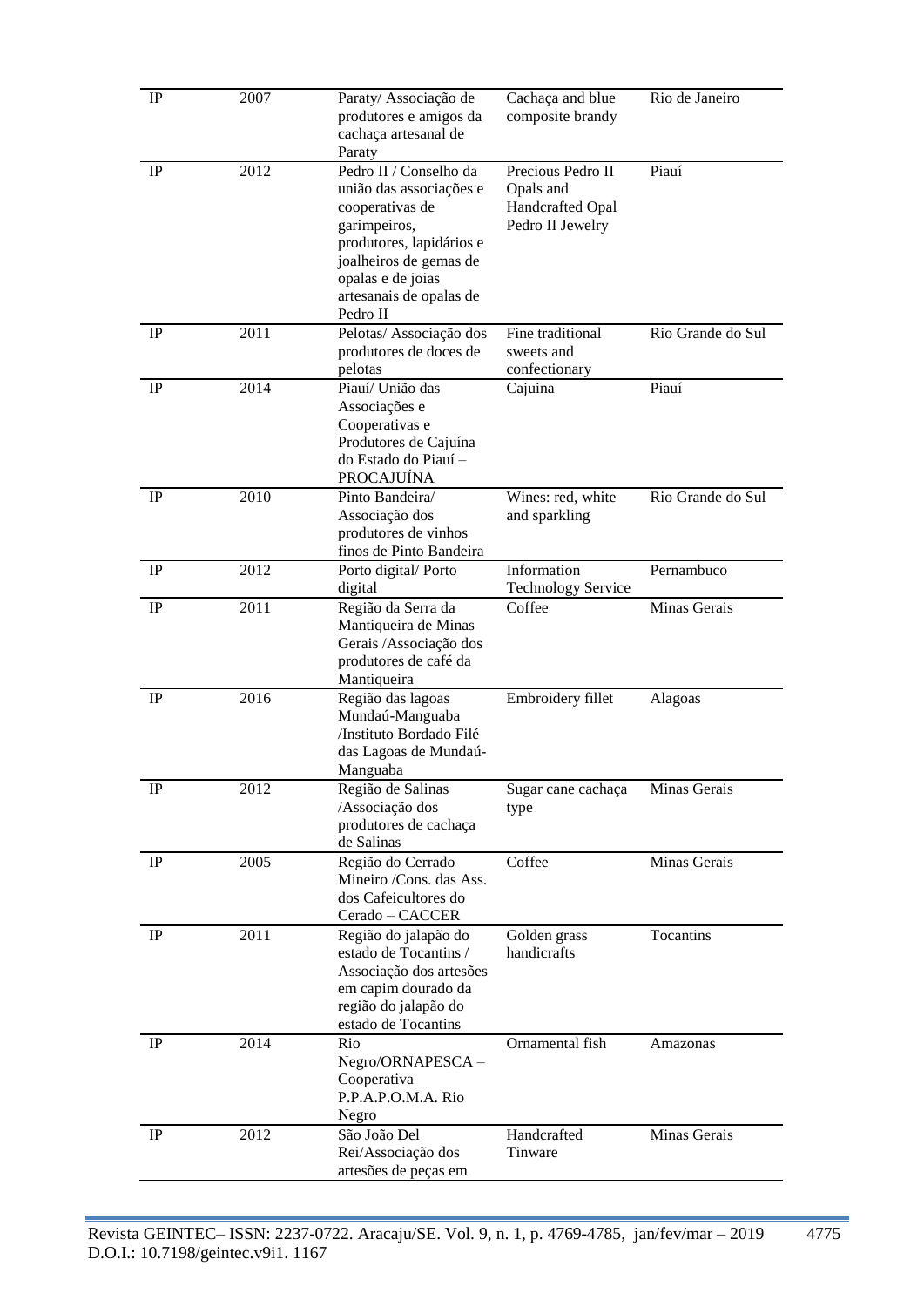|                |      | estanho de São João Del<br>Rei                                                                                                                                 |                                                                                           |                   |
|----------------|------|----------------------------------------------------------------------------------------------------------------------------------------------------------------|-------------------------------------------------------------------------------------------|-------------------|
| IP             | 2013 | São Tiago/Associação<br>São-Tiaguense dos<br>produtores de biscoito                                                                                            | Cookies                                                                                   | Minas Gerais      |
| IP             | 2011 | Serro/Associação dos<br>produtores artesanais do<br>queijo do serro                                                                                            | Cheese                                                                                    | Minas Gerais      |
| IP             | 2012 | Vale da uva<br>Goethe/Associação dos<br>produtores de uva e do<br>vinho Goethe                                                                                 | Wine from Goethe<br>grape                                                                 | Santa Catarina    |
| IP             | 2009 | Vale do submédio São<br>Francisco /Conselho da<br>união das ass. E coop.<br>Dos produtores de uvas<br>de mesa e mangas do<br>vale do submédio São<br>Francisco | Table grape and<br>mango                                                                  | Pernambuco        |
| IP             | 2009 | Vale dos<br>Sinos/Associação das<br>indústrias de costumes<br>do Rio Grande do Sul                                                                             | Finished leather                                                                          | Rio Grande do Sul |
| IP             | 2002 | Vale dos<br>Vinhedos/Associação<br>dos produtores de<br>vinhos finos do vale dos<br>Vinhedos                                                                   | Wines: red, white<br>and sparkling                                                        | Rio Grande do Sul |
| DO             | 2011 | Costa Negra/<br>Associação dos<br>carnicicultores da Costa<br>Negra                                                                                            | Shrimps                                                                                   | Ceará             |
| D <sub>O</sub> | 2010 | Litoral Norte Gaúcho/<br>Associação dos<br>produtores de arroz do<br>Litoral Norte Gaúcho                                                                      | Rice                                                                                      | Rio Grande do Sul |
| DO             | 2012 | Manguezais de<br>Alagoas/ União dos<br>produtores de própolis<br>vermelha do estado de<br>Alagoas                                                              | Red propolis and<br>red propolis extract                                                  | Alagoas           |
| <b>DO</b>      | 2015 | Ortigueira/ Associação<br>dos Produtores<br>Ortigueirenses de Mel-<br><b>APOMEL</b>                                                                            | Bee's honey                                                                               | Paraná            |
| <b>DO</b>      | 2012 | Região Pedra Carijó<br>Rio de Janeiro<br>/Sindicato de extração e<br>aparelhamento de<br>gnaisses no nordeste do<br>estado do Rio de<br>Janeiro                | Milonite gnaisse of<br>white coloration<br>and red dots of<br>diameter less than 1<br>cm. | Rio de Janeiro    |
| DO             | 2013 | Região do Cerrado<br>Mineiro/Federação dos<br>cafeicultores do<br>Cerrado                                                                                      | Green coffee beans<br>and processed<br>roasted beans and<br>or ground                     | Minas Gerais      |
| DO             | 2012 | Região Pedra Cinza Rio<br>de Janeiro/ Sindicato de<br>extração e<br>aparelhamento de                                                                           | Milonite gnaisse of<br>white coloration<br>and red dots of<br>diameter less than 1        | Rio de Janeiro    |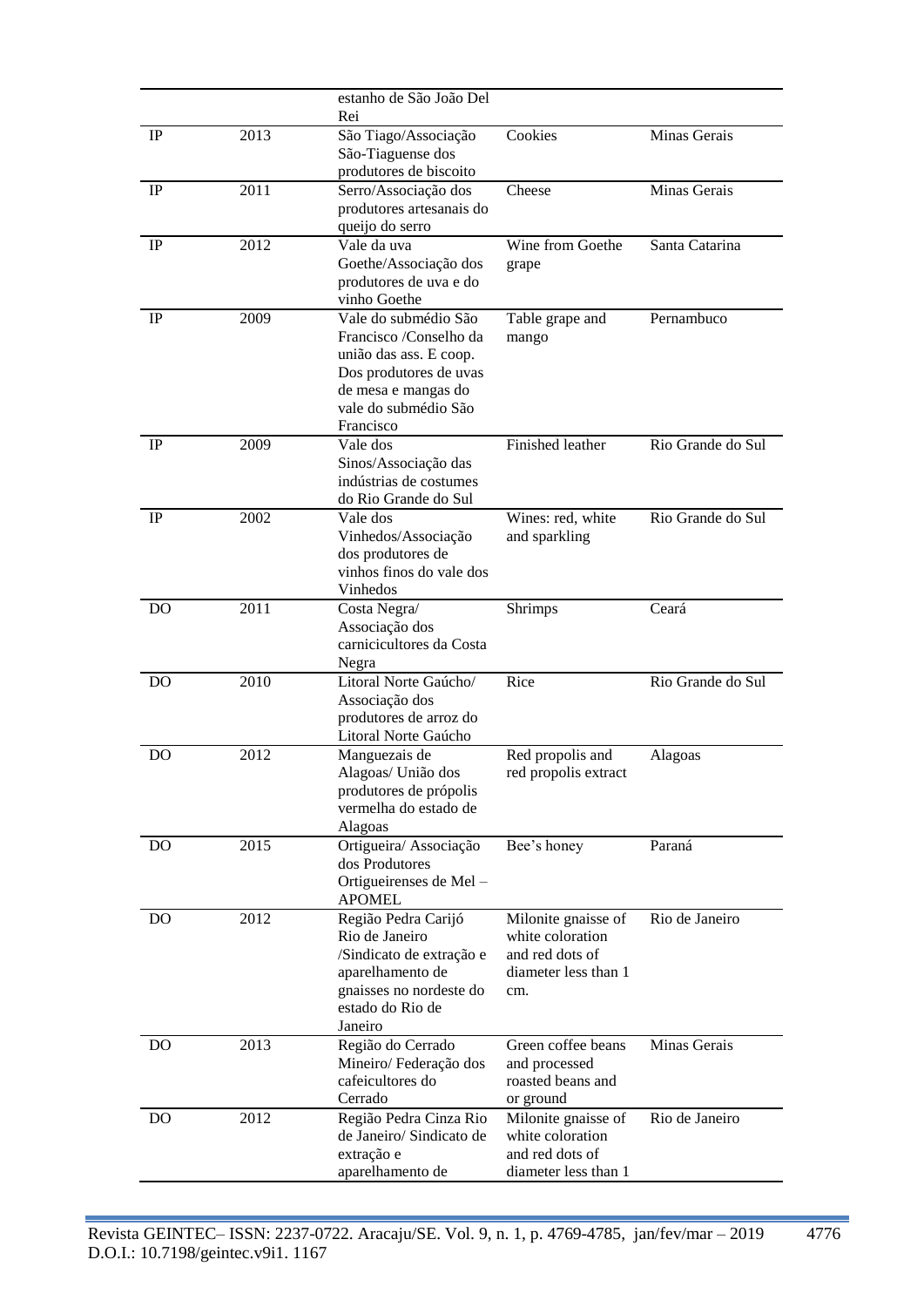|                        |          | Gnaisses no nordeste do<br>estado do Rio de<br>Janeiro                                                                                           | cm.                                                                                       |                   |
|------------------------|----------|--------------------------------------------------------------------------------------------------------------------------------------------------|-------------------------------------------------------------------------------------------|-------------------|
| DO                     | 2012     | Região Pedra Madeira<br>Rio de Janeiro/<br>Sindicato de extração e<br>aparelhamento de<br>Gnaisses no nordeste do<br>estado do Rio de<br>Janeiro | Milonite gnaisse of<br>white coloration<br>and red dots of<br>diameter less than 1<br>cm. | Rio de Janeiro    |
| DO                     | 2012     | Vale dos<br>Vinhedos/Associação<br>dos produtores de<br>vinhos finos do vale dos<br>Vinhedos                                                     | Wine: red, white<br>and sparkling                                                         | Rio Grande do Sul |
| Total 48<br>(39IP/9DO) | 12 years | 45 associations                                                                                                                                  | 31 products                                                                               | 19 states         |

Fonte: INPI (2016)

Of the total GIs registered in Brazil ( $n = 56$ , Tables 1 and 2), 39 are of the "Indication of Origin" and nine of the "Denomination of Origin" from Brazilian applicants and eight of the "Denomination of Origin" from foreigner applicants. Among the latter, Europeans stand out, with France and Portugal accounting for 5.3% and 3.5% of GIs registered by foreign applicants, respectively (Tables 1 and 2). Historically the GIs have walked with the development of human civilizations. In the Biblical books are found examples of indications of origin, as is the case of the wines and cedar of Lebanon, being reported from ancient Greece, going back to the fourth century BC (CRUZ et al., 2008). According to Porto (BRUCH, 2008), the institutionalization of Geographical Indications in Brazil was associated with a process that began in the late nineteenth century, but only in 1996 the Law No. 9279/96 was established (Industrial Property Law) allied to Resolution 75/00 of the National Institute of Industrial Property (INPI). According to this legislation there are two types of geographical indication: the Indication of Origin (IP), which is considered when the geographical area is known as a center of extraction, production or manufacture of a particular product or service; and the Denomination of Origin (DO), identified when the qualities or characteristics of the product derive exclusively or essentially from the geographical environment, including natural and human factors.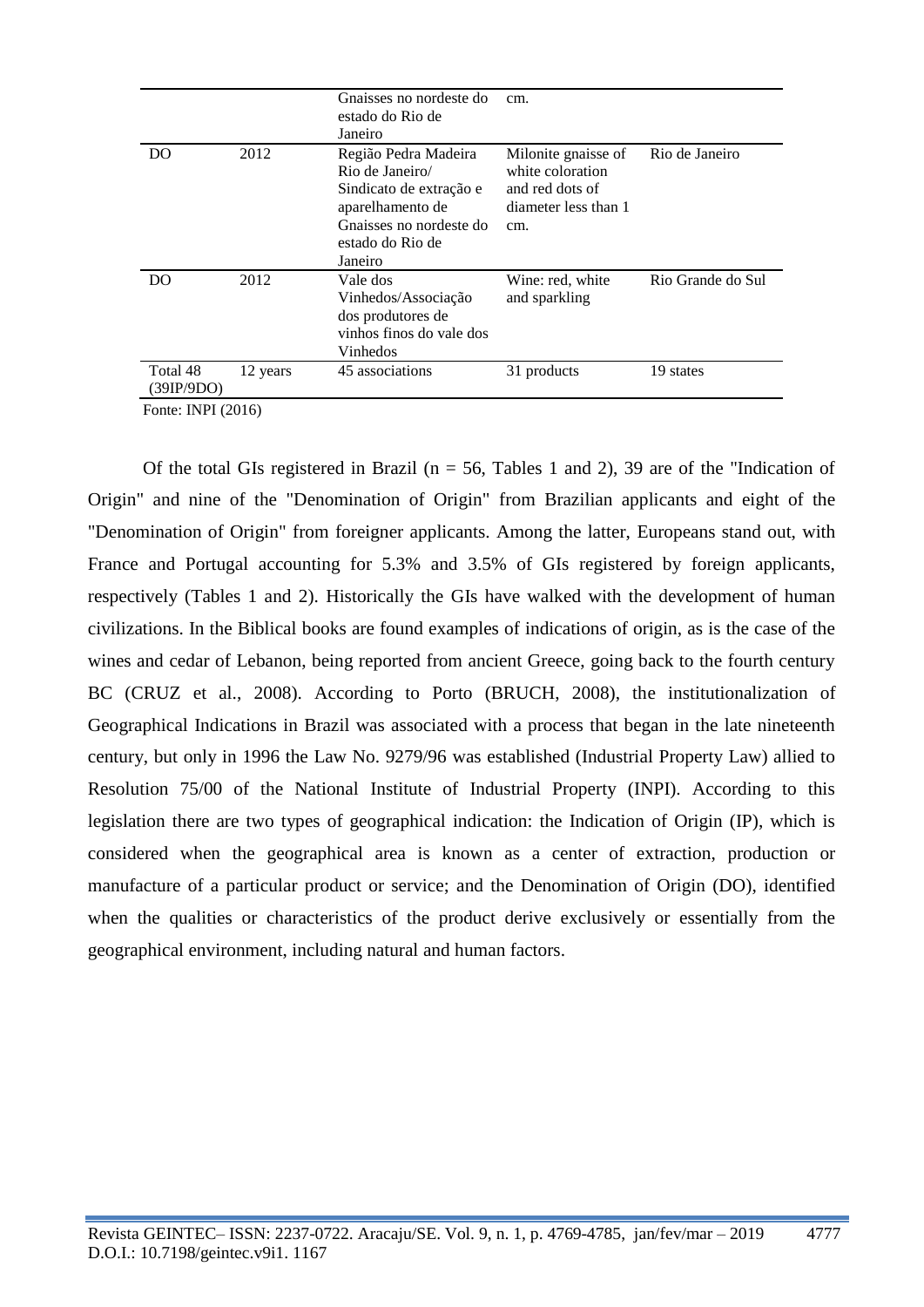| GI                                             | Year of      | Geographic name/Applicant                                                           | Product                                             | Country                               |
|------------------------------------------------|--------------|-------------------------------------------------------------------------------------|-----------------------------------------------------|---------------------------------------|
| (Species)                                      | Registration |                                                                                     |                                                     |                                       |
| DO                                             | 2000         | Região dos Vinhos Verdes/ Comissão<br>de Viticultura da Região dos Vinhos<br>Verdes | Wines                                               | Portugal                              |
| D <sub>O</sub>                                 | 2000         | Cognac/ Bureau National<br>Interprofessionel du Cognac                              | Wine distillate or<br>wine spirit                   | France                                |
| DO                                             | 2003         | Franciocorta/Consorzio Per la Tutela<br>Del Franciacorta                            | Wines, wine<br>sparkling and<br>alcoholic beverages | Italy                                 |
| D <sub>O</sub>                                 | 2009         | San Daniele/ Consorzio del<br>Prosciutto di San Daniele                             | Fresh pork thighs,<br>raw smoked ham                | Italy                                 |
| D <sub>O</sub>                                 | 2012         | Porto/Instituto dos Vinhos do Douro<br>e Porto                                      | Generous wine<br>(liqueur wine)                     | Portugal                              |
| D <sub>O</sub>                                 | 2012         | Comté Interprofessionnel Du Vin de<br>Champagne                                     | <b>Wines Sparklings</b>                             | France                                |
| D <sub>O</sub>                                 | 2013         | Roquefort/ Conf. Gen. Des Prod. Lait<br>de Brebis et des Ind. De Roquefort          | Cheese                                              | France                                |
| DO                                             | 2012         | Napa Valley/Napa Valley Vitners<br>Association                                      | Wines                                               | U.S.A.                                |
| Total 8<br>DO<br>$L_{\text{onto}}$ INDI (2016) | 5 years      | 8 applicants                                                                        | 3 products                                          | $\overline{\mathcal{A}}$<br>countries |

Table 2 – Foreign Geographical Indications (n=8) granted by the National Institute of Intellectual Property (INPI) - Brazil, from 2000 to 2016.

Fonte: INPI (2016)

When analyzing the distribution of GIs in Brazil over time, since the creation of Law no. 9279/96, it is noted that there was an increase in registrations requests, mainly in 2012 (Figure 1). It is noticed that in the period from 1999 to 2007, the divulgations and promotions on the subject of Geographical Indications were insignificant, having approximately one record per year. An example of a GI of this period was the "Green Wine Region", the first indication recognized by the INPI in 1999. For Belas (2012), the increase in concessions in the years 2011-2012-2013 was due to better bureaucratic structuring of INPI and the agency's political decision to increase the number of Brazilian GIs, following the tendency of other emerging countries to strengthen their national protection systems in order to valorize products and services in the internal and external market. This was also driven by the substantial increase in demand caused by the intensification of actions from partner institutions in the identification of potential GIs and offering technical and financial support to producers.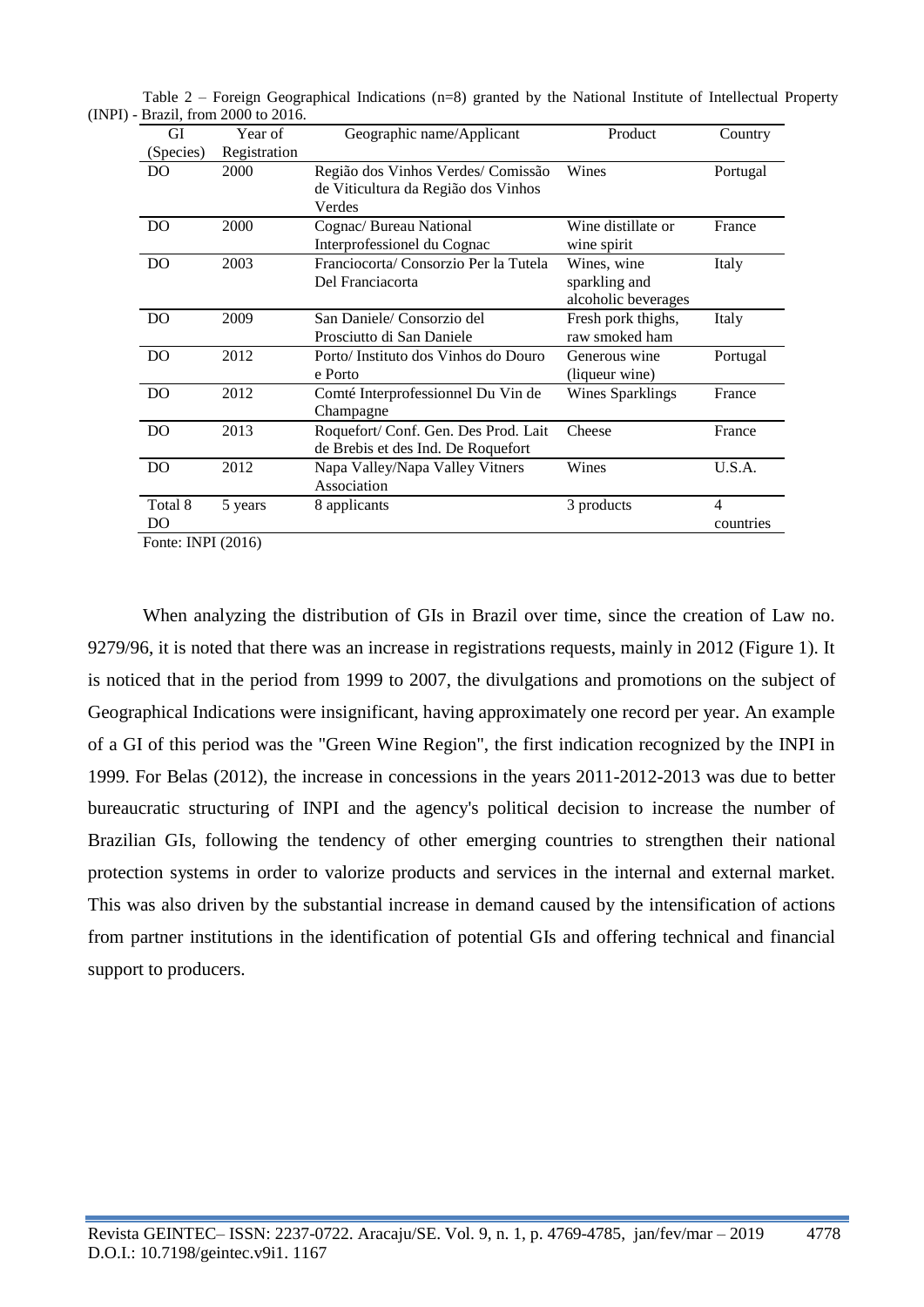

Figure 1: Distribution of Geographical Indications granted by INPI (n=56), from the year 1999 to March 2016.

Font: INPI (2016)

Given this scenario, it is noticeable that GIs in Brazil are still little known and explored, as Valente et al. (2012) emphasizes, but other causes may be pointed like the lack of motivation, incentives and identification of specification of details that make a product unique. There is a lack of knowledge about its meaning and potential for economic return, even the country having a strong potential for this kind of protection, since products that have peculiarities stemming from the traditional knowledge and practices of different human communities present in Brazilian territory can be identified (see E.g. [BORTOLOTTO; NETO, 2005; TEIXEIRA et al., 2011; DUTRA, 2012; MASCARENHAS; GÂNDARA, 2012]).  $\frac{35}{22}$   $\frac{55}{22}$   $\frac{55}{22}$   $\frac{55}{22}$   $\frac{55}{22}$   $\frac{55}{22}$   $\frac{55}{22}$   $\frac{55}{22}$   $\frac{55}{22}$   $\frac{55}{22}$   $\frac{55}{22}$   $\frac{55}{22}$   $\frac{55}{22}$   $\frac{55}{22}$   $\frac{55}{22}$   $\frac{55}{22}$   $\frac{55}{22}$   $\frac{55}{22}$   $\frac{5$ 

Geographical Indications comprise intangible intellectual property assets, appearing as a means of fostering the socioeconomic development of a locality. In economic terms they can allow a better distribution of the value added throughout the production chain, from the producer of the raw material to the manufacturer. According to Valente et al. (2012) some countries, in particular those belonging to the European continent, have long been using the legal protection provided by the registration of GIs as a way of making their products and services more competitive across a wide range of markets and developing less favored regions.

The formal application to the INPI must be carried out by associations or institutes, through persons legally able to represent the collectivity of the manufacturers of the good or product, legitimizing the exclusive use of the geographical name established in the respective territory. Thus, among the Geographical Indications analyzed, there are a total of 45 national and eight foreign applicants, totaling 53 associations/cooperatives involved in the protection of typical services and products. Among the nationals, the applicants from the state of Rio Grande do Sul (n=9) stand out,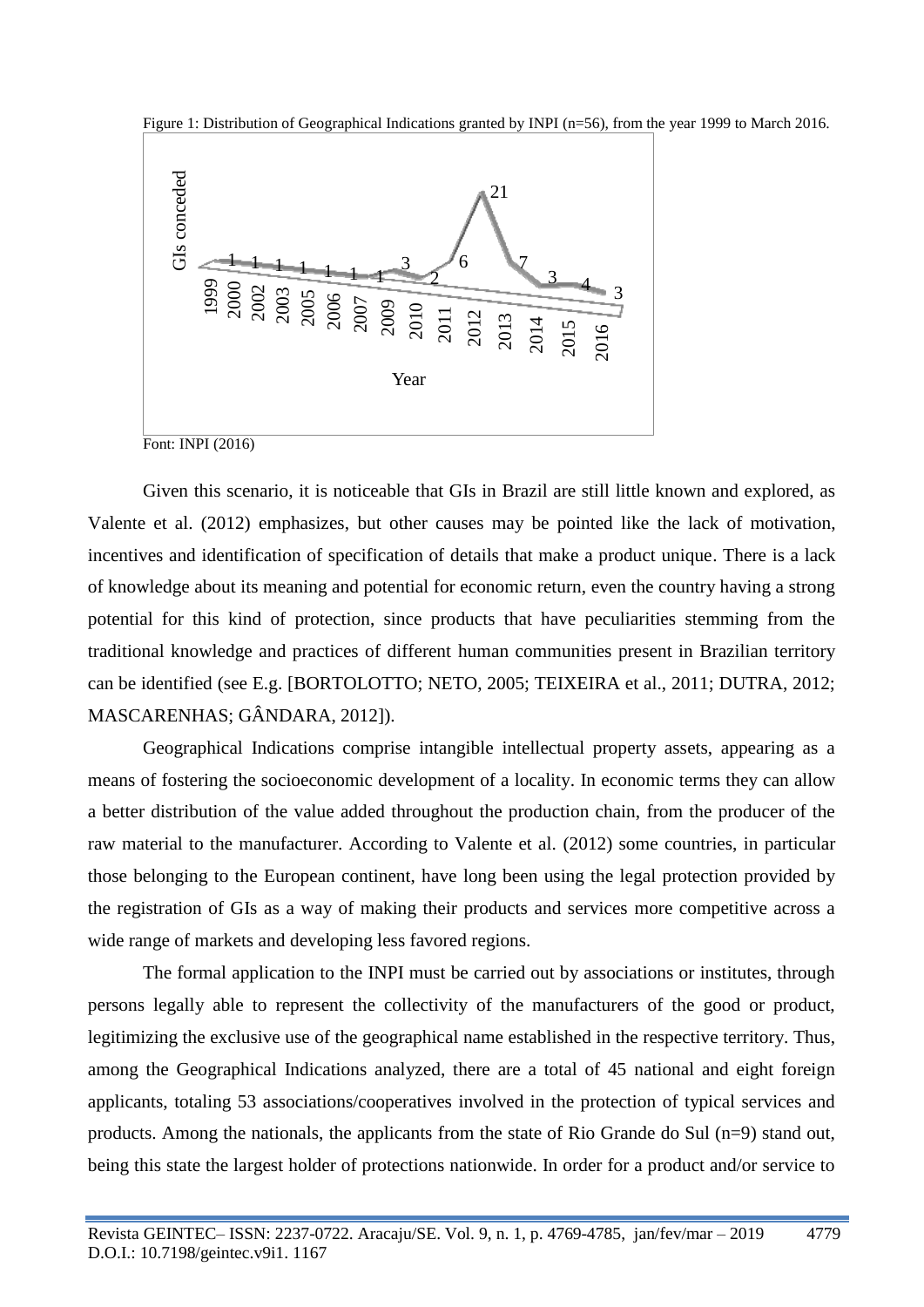be protected by a Geographical Indication it is necessary that they find certain requirements so their reputation can be proven, and thus, the protection granted. First, the quality of each product must be known and proven through documents attesting to its notoriety, which may include data from documents, scientific works, newspapers or other records. Secondly, that it be established with objective data that the products are differentiated from those of other regions. Third, reputation or other characteristics of each product must be proven as original from the respective geographic areas (climate, soil) and/or human factors of the region, such as typical production methods (INPI, 2000).

The Geographical Indications granted are linked to 31 typical products such as coffee, cheese, golden grass handicrafts, fillet embroidery, renaissance lace, lace needle, clay pots, sugar cane brandy and handcrafted tinware. From the total of Geographical Indications granted, a percentage of 30.3%  $(n=17)$  is destined to the protections of beverages, such as wines (fine, white, muscatel, sparkling and liqueur) and spirits of the cachaça type, followed by Craftsmanship with 12.5% (n=7).

Of the regions that make up the Brazilian territory, only the southeastern and northeastern regions have at least one GI granted to each state (Figure 2). Among the Brazilian GIs, 19% (n=9) are products from the Regions of the State of Rio Grande do Sul (RS), 17% (n=8) of Minas Gerais and 8% of Rio de Janeiro, and in the same percentage, from Espírito Santo (n=5 products in each state), representing 52% of the total national concessions (Figure 2). It is important to note that a single GI can cover more than one state, which is the case of GI200701 (Sub. São Francisco Valley), which comprises two states, for Table Grapes and Mango, original from the hinterland region between the western part of the State of Pernambuco and northern part of the State of Bahia.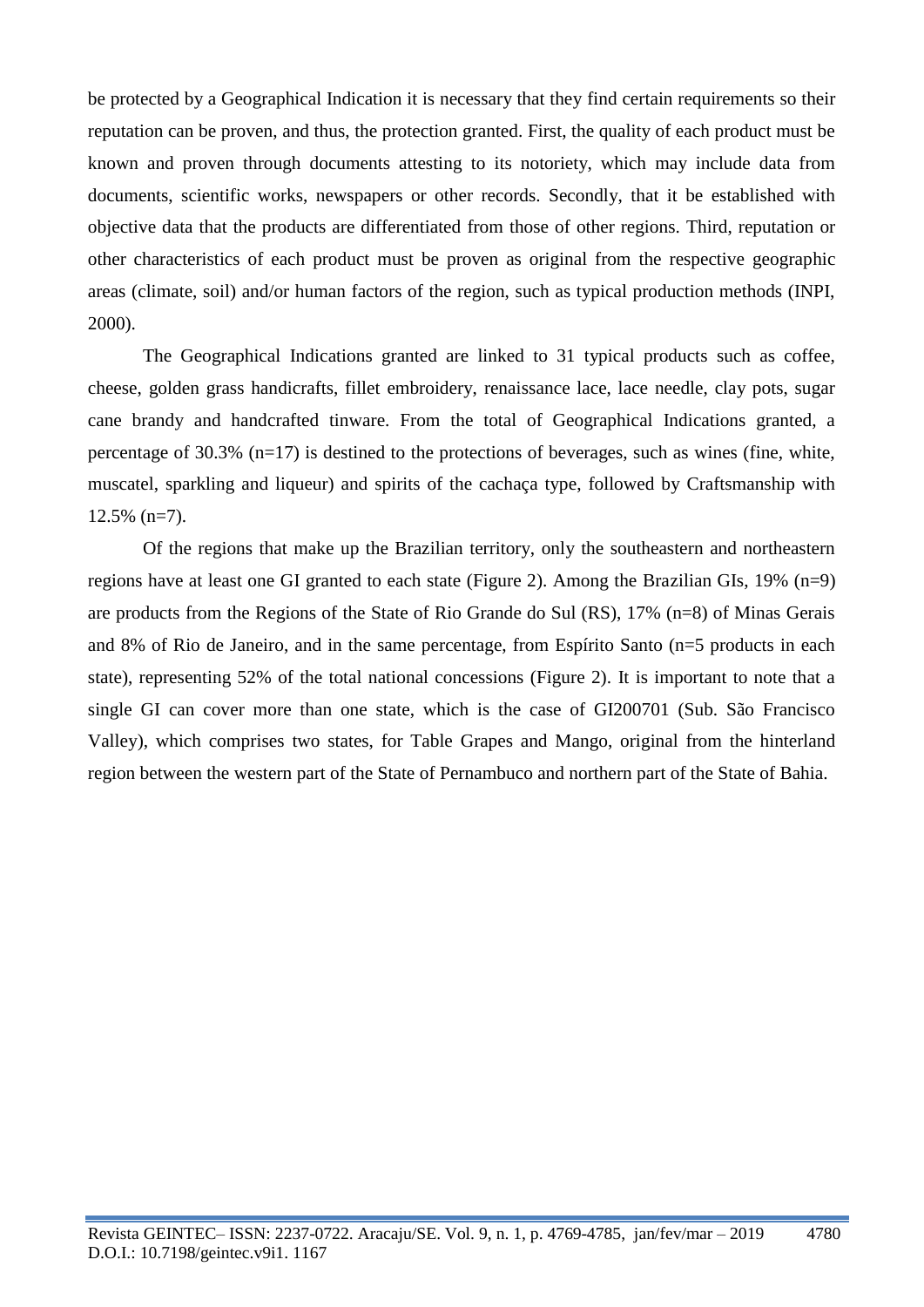

Figure 2 – Percentage Distribution of Brazilian Geographical Indications granted (n=48) by Brazilian states up to May 2016.

Font: INPI (2016)

Of the GIs granted to the state of Rio Grande do Sul, the majority  $(n=6)$  is related to the production of wines (sparkling, white and red), showing that this state has great potential for the production and protection of this type of drink. Viticulture is a recent economic activity in Brazil, when compared to the traditional producing countries of Europe. Rio Grande do Sul is the main producer of processing grapes, accounting for around 95% of the total grapes processed in the country (INPI, 2000), although there is no protected geographical indication for grapes to date.

There was also for the state of Rio Grande do Sul the geographical indication of DO species, the first Brazilian DO "Litoral Norte Gaúcho" for rice, in 2010. The projections of agribusiness in Brazil show that Rio Grande do Sul is, and will continue being the leader in the production and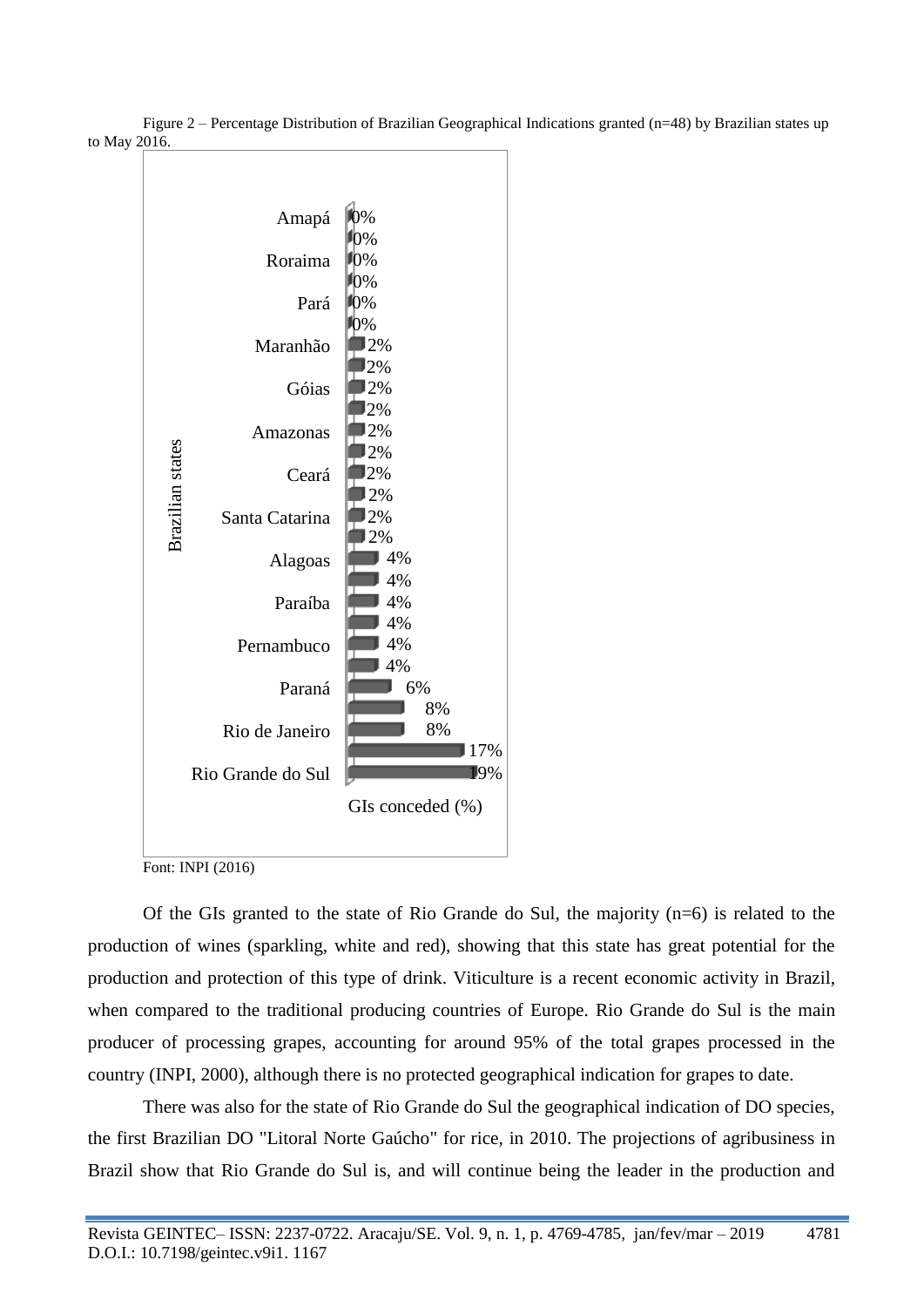expansion of rice production. The state production represents in 2014/15, 68.0% of the national production, being important to emphasize that rice production in this state is irrigated and this one has a long tradition in this system of cultivation (EMBRAPA, 2006).

In Minas Gerais, where GIs are also prominent (17% of the total, see Figure 2), the protections are more diverse when compared to Rio Grande do Sul, where coffee is the highlight among the eight protections for Minas Gerais. Although fruit growing is one of the distinguishing sectors of Brazilian agribusiness, Brazil being the third largest producer of fruit in the world [27], only 8.3% of the GIs granted to Brazil (GI200701 - Table grapes and mangoes, GI200209 - Cocoa in almonds, GI201108 - Melon and BR402015000008-8 - Guava) are focused on this sector. This percentage is relatively low, as Brazil is recognized for the great variety of fruits produced in all regions of the country, both from permanent and temporary plantations, which further enhances the opportunities for small businesses (BRASIL, 2016).

#### **4. Conclusions**

Brazil has many regional peculiarities expressed and perpetuated by the cultural traditions of its population, which makes it a unique country. However, much needs to be done so that all its pluralities become not only known but valued and preserved. This way, an interesting scenario emerges for the Geographical Indications, since they constitute one of the forms of protection for products and services, which aim to highlight, mainly, its distinctive aspects. Compared with the Geographical Indications granted to other regions, such as Europe, the 48 Brazilian GIs registered become of little value, showing that in Brazil there is still no culture of protection of their traditional products.

The great potential of Brazil for the registration of GIs was evidenced by the increase in the number of protections granted mainly in 2012, when there was a significant increase in this number. During the analyzed period (1999 to 2016), the number of GIs granted to the states of Rio Grande do Sul, Minas Gerais, Rio de Janeiro and Espírito Santo was highlighted. This increase in the number of GIs reflects the efforts made by producers and public agencies in valuing and protecting traditional products of social, cultural and economic importance for their regions.

Taking into account that all Brazilian regions hold potential products to obtain a GI, the trend is that the number of registrations by the INPI increases according to the demand, in order to protect products and services typical of certain regions, making the aggregation of value possible, as well as the preservation of different traditions, valorization of local culture and increase in visibility of the products from the varied regions and their producers.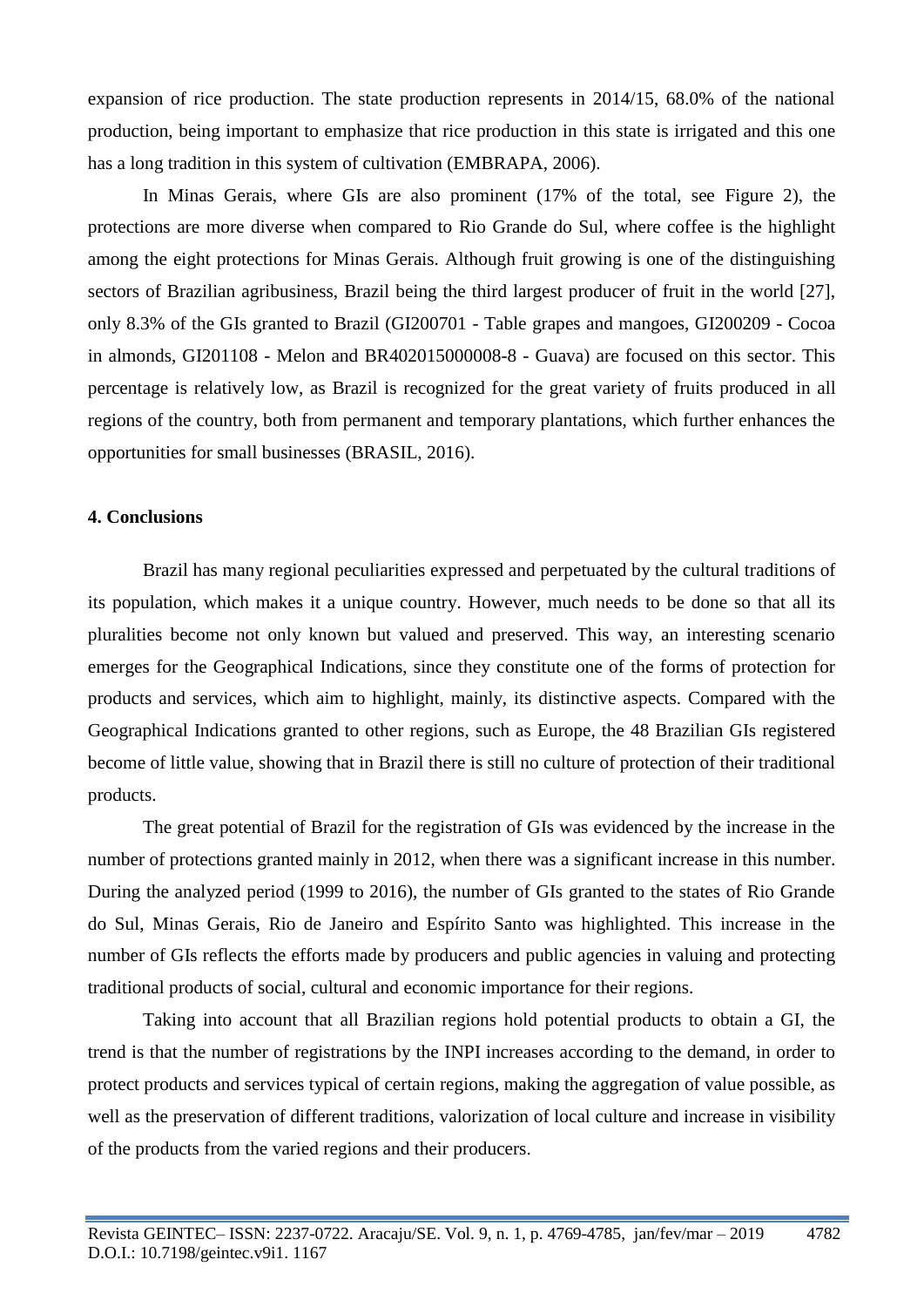# **References**

BARBOSA, P. M. da S.; PERALTA, P. P.; FERNANDES, L. R. R de M. V. Encontros e desencontros entre Indicações Geográficas, Marcas de Certificação e Marcas Coletivas. In: LAGE, C. L. S.; WINTER, E.; BARBOSA, P. M. da S. (Orgs.). **As diversas faces da propriedade intelectual**. Rio de Janeiro: EdUERJ, 2013. Available at:

**<**[https://www.researchgate.net/profile/Patricia\\_Barbosa/publication/289345500\\_Encontros\\_e\\_desen](https://www.researchgate.net/profile/Patricia_Barbosa/publication/289345500_Encontros_e_desencontros_entre_indicacoes_geograficas_marcas_de_certificacao_e_marcas_coletivas/links/568bb72208aebccc4e1c0653/Encontros-e-desencontros-entre-indicacoes-geograficas-marcas-de-certificacao-e-marcas-coletivas.pdf) contros entre indicacoes geograficas marcas de certificacao e marcas coletivas/links/568bb722 [08aebccc4e1c0653/Encontros-e-desencontros-entre-indicacoes-geograficas-marcas-de-certificacao](https://www.researchgate.net/profile/Patricia_Barbosa/publication/289345500_Encontros_e_desencontros_entre_indicacoes_geograficas_marcas_de_certificacao_e_marcas_coletivas/links/568bb72208aebccc4e1c0653/Encontros-e-desencontros-entre-indicacoes-geograficas-marcas-de-certificacao-e-marcas-coletivas.pdf)[e-marcas-coletivas.pdf](https://www.researchgate.net/profile/Patricia_Barbosa/publication/289345500_Encontros_e_desencontros_entre_indicacoes_geograficas_marcas_de_certificacao_e_marcas_coletivas/links/568bb72208aebccc4e1c0653/Encontros-e-desencontros-entre-indicacoes-geograficas-marcas-de-certificacao-e-marcas-coletivas.pdf) **>**. Access in: 03 may 2017.

BELAS, C. A. **Indicações geográficas e salvaguarda do patrimônio cultural: artesanato de capim dourado Jalapão-Brasil**. 2012. 266 f. Tese (Doutorado em Ciências Sociais) – Instituto de Ciências Humanas e Sociais, Universidade Federal Rural do Rio de Janeiro, Rio de Janeiro. Available at: **<**<http://r1.ufrrj.br/cpda/wp-content/uploads/2011/09/Tese-Carla-Arouca-Belas.pdf> **>**. Access in: 03 july 2017.

BORTOLOTTO, I. M.; NETO, G. G. O uso do camalote, *Eichhornia crassipes* (Mart.) Solms, Pontederiaceae, para confecção de artesanato no Distrito de Albuquerque, Corumbá, MS, Brasil. **Acta Botanica Brasilica**, São Paulo, v. 19, n. 2, april-june 2005. doi.org/10.1590/S0102- 33062005000200016. Available at: **<**<http://www.scielo.br/pdf/abb/v19n2/26228.pdf> **>**. Access in: 03 july 2017.

BRASIL. Presidência da República. Casa Civil. Lei Nº. 13.123, de 20 de maio de 2015. Available at: **<**www.planalto.gov.br/ccivil\_03/\_Ato2015-2018/2015/Lei/L13123.htm**>**. Access in: 15 july 2018.

BRASIL. Instituto Nacional da Propriedade Industrial. Título do documento subordinado*.*  Registros*:* Indicação Geográfica. 2016. Available at: **<**[http://www.inpi.gov.br/menu](http://www.inpi.gov.br/menu-servicos/indicacao-geografica/pedidos-de-indicacao-geografica-no-brasil)[servicos/indicacao-geografica/pedidos-de-indicacao-geografica-no-brasil](http://www.inpi.gov.br/menu-servicos/indicacao-geografica/pedidos-de-indicacao-geografica-no-brasil)**>**. Access in: 25 january 2016.

BRUCH, K. L. Indicações geográficas para o Brasil. **Jornal A Vindima - O Jornal da Vitivinicultura Brasileira**, Flores da Cunha: Século Novo, p. 16-17, june-july 2008.

CALLIARI, M. A. C. et al. Proteção às indicações geográficas: a experiência brasileira. In: **Anais do Seminário Latino-Iberoamericano de Gestion Tecnológica-ALTEC**, 12, 2007, Buenos Aires, Argentina. Buenos Aires: ALTEC, 2007. Available at: **<**<http://www.asociacionaltec.org/Documents/40292.pdf>**>**. Access in: 06 march 2017.

CASTRO, H. M.; DEUS, J. A. S. de.; SILVA, P. H. C. Alimentos tradicionais, manifestações culturais e "saber fazer" local nos distritos de Ouro Preto – MG. In: **Anais do I Seminário Sobre Alimentos e Manifestações Culturais Tradicionais**. Universidade Federal de Sergipe, São Cristóvão/SE, 2012. Available at: **<**[http://docplayer.com.br/5360385-Alimentos-tradicionais](http://docplayer.com.br/5360385-Alimentos-tradicionais-manifestacoes-culturais-e-saber-fazer-local-nos-distritos-de-ouro-preto-mg.html)[manifestacoes-culturais-e-saber-fazer-local-nos-distritos-de-ouro-preto-mg.html](http://docplayer.com.br/5360385-Alimentos-tradicionais-manifestacoes-culturais-e-saber-fazer-local-nos-distritos-de-ouro-preto-mg.html)**>**. Access in: 03 july 2017.

CORREIA, S. C. C. **Resistência e formas de (re)criação camponesa no semiárido paraibano**. 2013. 137 f. Dissertação (Mestrado em Geografia) **–** Programa de Pós-Graduação em Geografia, Universidade Federal da Paraíba, João Pessoa. Available at: **<**<http://tede.biblioteca.ufpb.br/bitstream/tede/5794/1/parte1.pdf>**>**. Access in: 03 july 2017.

CRUZ, M. C. da.; SLUSZZ, T.; TAPIAS, B. A.; PEZZINI, T. G. Análise de pedidos de indicações geográficas para definição de critérios que possam contribuir para a competitividade do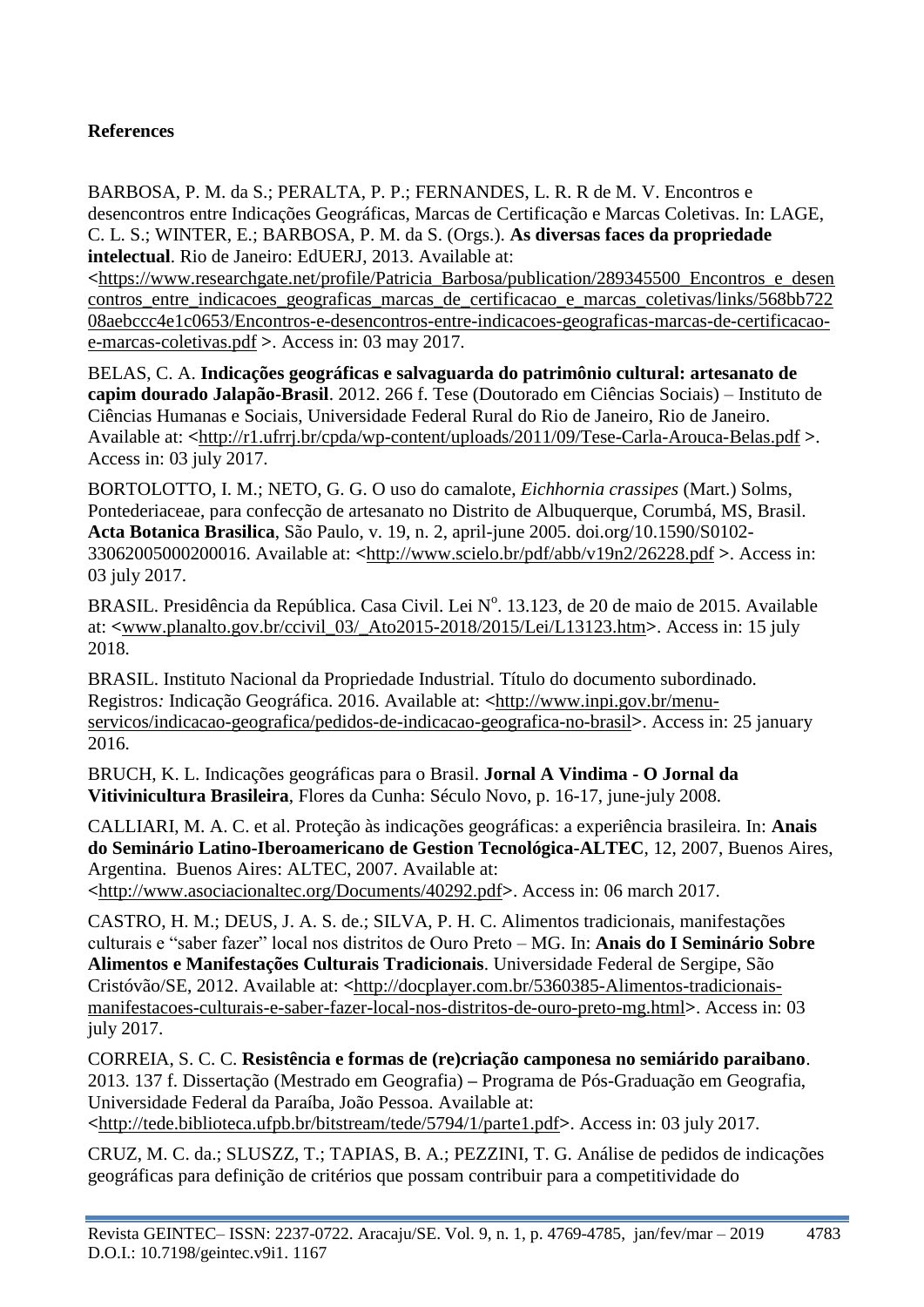agronegócio brasileiro. In: **Anais do Congresso ABIPTI.** Campina Grande/PB, 2008. Available at: **<**[http://www.cnpma.embrapa.br/boaspraticas/download/Analise\\_Pedidos\\_Indica\\_Geograficas.pdf>](http://www.cnpma.embrapa.br/boaspraticas/download/Analise_Pedidos_Indica_Geograficas.pdf). Acesso em: 03 july 2017.

DOOR – Comissão Europeia de Agricultura e Desenvolvimento Rural. Available at: **<**<http://ec.europa.eu/agriculture/quality/door/list.html?locale=pt>**>**. Access in: 20 august 2016.

DUTRA, R. C. de A. Maneiras de fazer, modos de proceder: a tradição reinventada do pão de canela na Serra da Mantiqueira, Minas Gerais. **Horizontes Antropológicos**, Porto Alegre, v. 18, n. 38, 2012. Available at: **<**[http://www.scielo.br/scielo.php?script=sci\\_arttext&pid=S0104-](http://www.scielo.br/scielo.php?script=sci_arttext&pid=S0104-71832012000200010) [71832012000200010](http://www.scielo.br/scielo.php?script=sci_arttext&pid=S0104-71832012000200010)**>**. Access in: 03 july 2017.

EMBRAPA – Mandioca e Fruticultura Tropical. In: **A cultura do maracujá**. Embrapa Informação Tecnológica. 2006. Available at: **<**[https://www.embrapa.br/busca-de-publicacoes/-](https://www.embrapa.br/busca-de-publicacoes/-/publicacao/641478/a-cultura-do-maracuja) [/publicacao/641478/a-cultura-do-maracuja](https://www.embrapa.br/busca-de-publicacoes/-/publicacao/641478/a-cultura-do-maracuja)**>**. Access in: 10 february 2017.

INPI – Instituto Nacional da Propriedade Industrial. Resolução nº 075/2000, de 28 de novembro de 2000. Rio de Janeiro, 2000. 7p.

KAKUTA, S. M.; SOUZA, A. I. L.; SCHWANKE, F. H.; GIESBRECHT, H. O. **Indicações geográficas**: guia de respostas. Porto Alegre: SEBRAE/RS, 2006. Available at: **<**[http://bis.sebrae.com.br/GestorRepositorio/ARQUIVOS\\_CHRONUS/bds/bds](http://bis.sebrae.com.br/GestorRepositorio/ARQUIVOS_CHRONUS/bds/bds)**>**. Access in: 12 august 2016.

MAIORKI, G. J.; DALLABRIDA, V. R. A Indicação Geográfica de produtos: um estudo sobre sua contribuição econômica no desenvolvimento territorial. **Interações**, Campo Grande, v. 16, n. 1, p. 13-25, january-june 2015. Available at: **<**[http://www.scielo.br/pdf/inter/v16n1/1518-7012-inter-16-](http://www.scielo.br/pdf/inter/v16n1/1518-7012-inter-16-01-0013.pdf) [01-0013.pdf](http://www.scielo.br/pdf/inter/v16n1/1518-7012-inter-16-01-0013.pdf)**>**. Access in: 03 july 2017.

MASCARENHAS, R. G. T.; GÂNDARA, J. M. G. Comida de festa: o potencial de atratividade turística da gastronomia nas colônias de imigrantes em Castro – PR. **Revista Hospitalidade**, São Paulo, v. 9, n. 1, p. 132 - 150, jun. 2012. Available at:

**<**<https://revhosp.org/hospitalidade/article/view/463/508> **>**. Access in: 03 july 2017.

PIMENTEL, L. O. Os desafios dos aspectos legais na prática de estruturação das Indicações Geográficas. In: DALLABRIDA, V. R. (Org.). **Território, identidade territorial e desenvolvimento regional**: reflexões sobre Indicação Geográfica e novas possibilidades de desenvolvimento com base em ativos com especificidade territorial. São Paulo: LiberArs, 2013.

PORTO, P. C. da R. **Indicações Geográficas: a proteção adequada deste instituto jurídico visando o interesse público nacional**. 2007. 135 f. Trabalho de Conclusão de Curso (TCC em Direito) – Curso de Bacharelado de Direito, Universidade Estadual do Rio de Janeiro, Rio de Janeiro. Available at: **<**<http://denisbarbosa.addr.com/ig.pdf> **>**. Access in: 03 july 2017.

RAMOS, B. D. **Indicações Geográficas no Brasil: o caso do café da região do Cerrado Mineiro**. 2011. 152 f. Dissertação (Mestrado em Tecnologia) – Programa de Pós-Graduação em Tecnologia, Centro Federal de Educação Tecnológica Celso Suckow da Fonseca CEFET/RJ, Rio de Janeiro.

STEINER, P. **A Sociologia Econômica**. São Paulo: Atlas, 2006.

SUH, J.; MACPHERSON, A. The impact of geographical indication on the revitalisation of a regional economy: a case study of 'Boseong' green tea. **Area**, London, v. 39, n. 4, p. 518-527, 2007. doi: 10.1111/j.1475-4762.2007.00765. Available at:

[<http://onlinelibrary.wiley.com/doi/10.1111/j.1475-4762.2007.00765.x/abstract](http://onlinelibrary.wiley.com/doi/10.1111/j.1475-4762.2007.00765.x/abstract) >. Access in: 03 july 2017.

TEIXEIRA, M. G.; BRAGA, J. S.; CÉSAR, S. F.; KIPERTOK, A. Artesanato e desenvolvimento local: o caso da Comunidade Quilombola de Giral Grande, Bahia. **Interações**, Campo Grande, v.